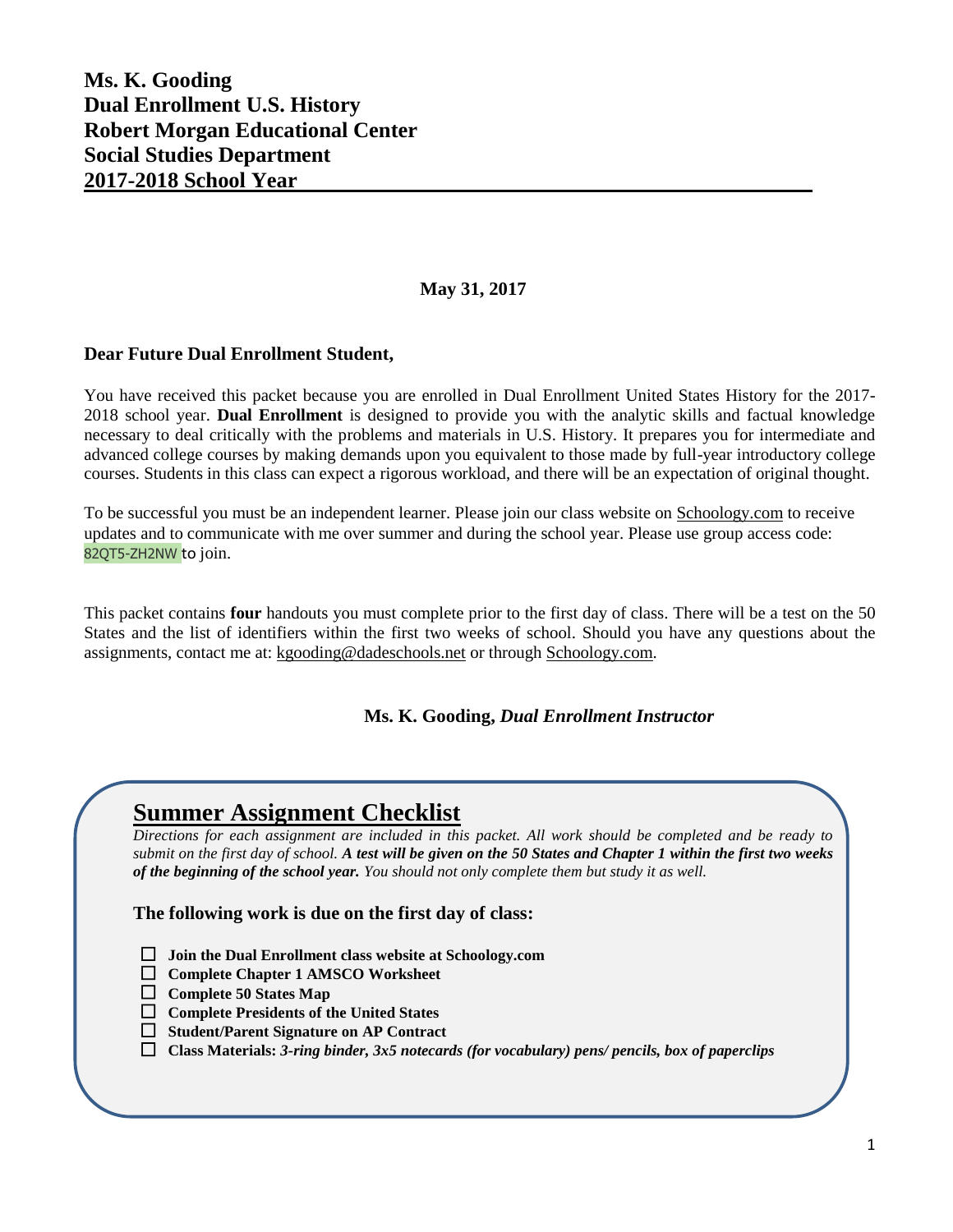# **Dual Enrollment Summer Assignments**

#### **ASSIGNMENT #1: JOIN SCHOOLOGY (**Code: 82QT5-ZH2NW)

Throughout the year, I will post assignments and announcements related to our class on **Schoology.com**. I would like for you to visit this page frequently to keep up with the topics we are covering in the classroom. If you have any questions pertaining to assignments at any time, feel free to message me on Schoology at any time. (My responses are usually very short and to the point so please do not take offense to it.) **Also, please download the app on your phone to receive notifications.** Take the time to familiarize yourself with Schoology and how it works. I will begin posting the week before school starts. (Use a password that can be remembered as well as real names for your username—no nicknames please!)

#### **ASSIGNMENT #2 and 3: Complete Chapter 1 Identifiers (Vocabulary) and Complete AMSCO Worksheet #1**

Access the list of Chapter 1 Identifiers (Vocabulary) and define them using 3x5 index cards. Also, complete Worksheet #1 by accessing the PDF version of the AMSCO Review Book on Schoology. Please write on the worksheet.

#### **ASSIGNMENT #4: UNITED STATES GEOGRAPHY**

- **Using the US map provided in this packet, label and color per the following directions.**  Familiarize yourself with the name and location of all fifty states. They will serve as resources for you over the course of the school year. Use colored pencils to color each state. There will be a U.S. Geography test during the first week of school. On your test, you will be given a blank political map of the United States. You will need to fill in the 50 states, without a word bank, spelled correctly. You will need to identify where Washington, DC is.
- **DIRECTIONS:** Use an atlas or online resource to complete the map by using following information:
	- A. Label all 50 states and Washington D.C. Please print in black ink. **DO NOT ABBREVIATE!**
	- B. **Color each state a different color from those bordering it.**
	- C. Label and Color Mexico and Canada **BROWN**
	- D. Label the following with a black pen **(but do not color)**
		- a. **Bodies of Water**: Atlantic Ocean, Pacific Ocean, Gulf of Mexico, Mississippi River, Hudson River
		- b. **Lakes**: Great Lakes (label each of them), Great Salt Lake

#### **ASSIGNMENT #5: PRESIDENTS OF THE UNITED STATES**

Knowledge of the Presidents of the United States is EXTREMELY important for this class and knowing them from the start will assist you greatly. Complete the attached handout using the PowerPoint posted on **Schoology.com**. Follow the directions on the handout. A test will be given on the information at various times during the school year.

#### **ASSIGNMENT #6: AP CONTRACT**

Read, fill out information, sign and return the attached contract.